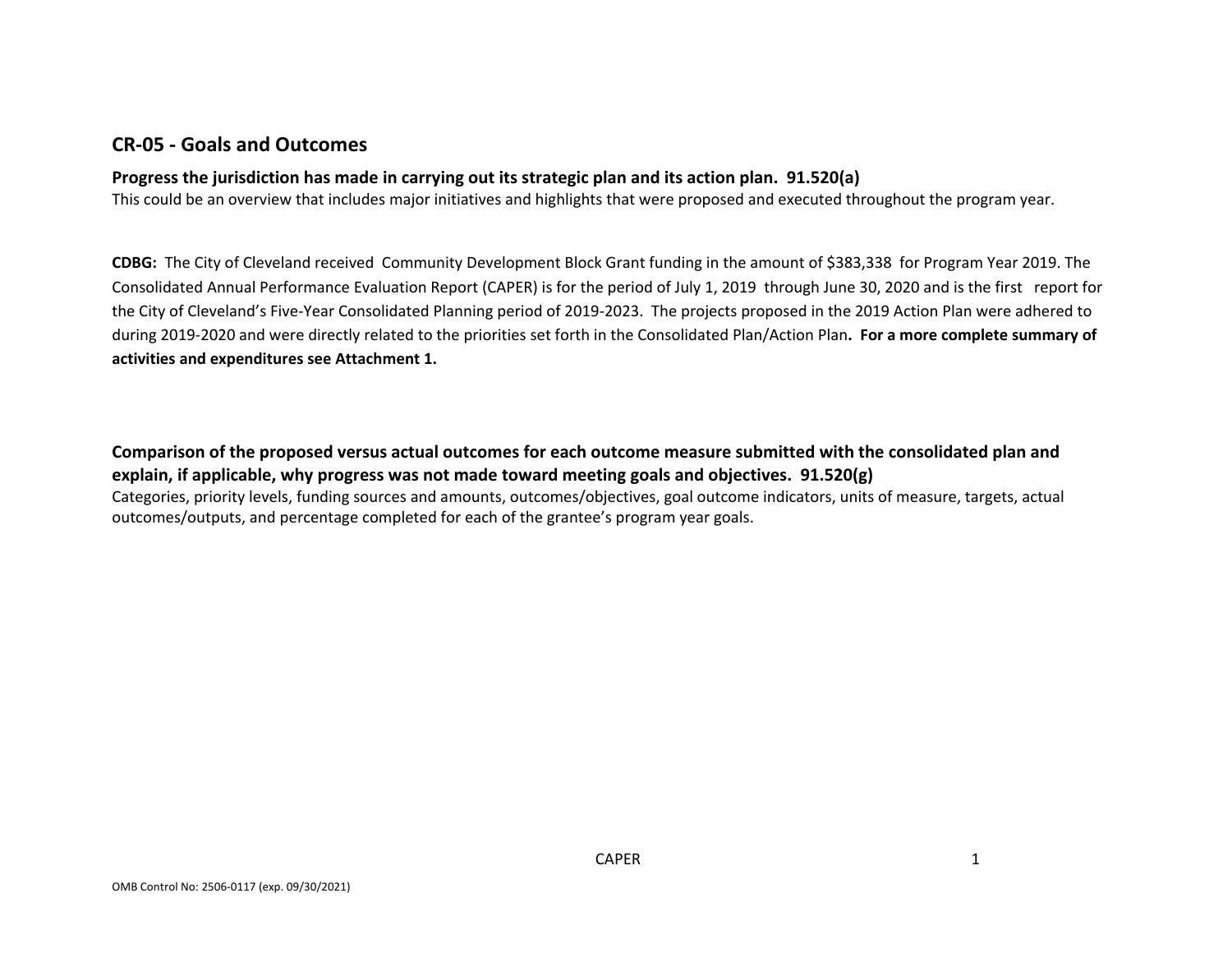| Goal           | Category                                                                                                                                         | <b>Source</b><br>Amount | Indicator                                                                                                             | Unit of<br><b>Measure</b> | <b>Expected</b><br>$\qquad \qquad -$<br><b>Strategic</b> | Actual-<br><b>Strategic</b><br>Plan | Percent<br>Complete | <b>Expected</b><br>$-$<br>Program | Actual-<br>Program<br>Year | Percent<br>Complete |
|----------------|--------------------------------------------------------------------------------------------------------------------------------------------------|-------------------------|-----------------------------------------------------------------------------------------------------------------------|---------------------------|----------------------------------------------------------|-------------------------------------|---------------------|-----------------------------------|----------------------------|---------------------|
| Administration | Affordable<br>Housing<br>Public<br>Housing<br>Homeless<br>Non-<br>Homeless<br>Special<br><b>Needs</b><br>Non-Housing<br>Community<br>Development | CDBG:<br>\$             | Public Facility or<br><b>Infrastructure Activities</b><br>other than<br>Low/Moderate Income<br><b>Housing Benefit</b> | Persons<br>Assisted       | Plan<br>1500                                             | 3320                                | 221.33%             | Year                              |                            |                     |
| Administration | Affordable<br>Housing<br>Public<br>Housing<br>Homeless<br>Non-<br>Homeless<br>Special<br><b>Needs</b><br>Non-Housing<br>Community<br>Development | CDBG:<br>\$             | Public Facility or<br><b>Infrastructure Activities</b><br>for Low/Moderate<br>Income Housing Benefit                  | Households<br>Assisted    | 15                                                       | $\mathbf 0$                         | 0.00%               |                                   |                            |                     |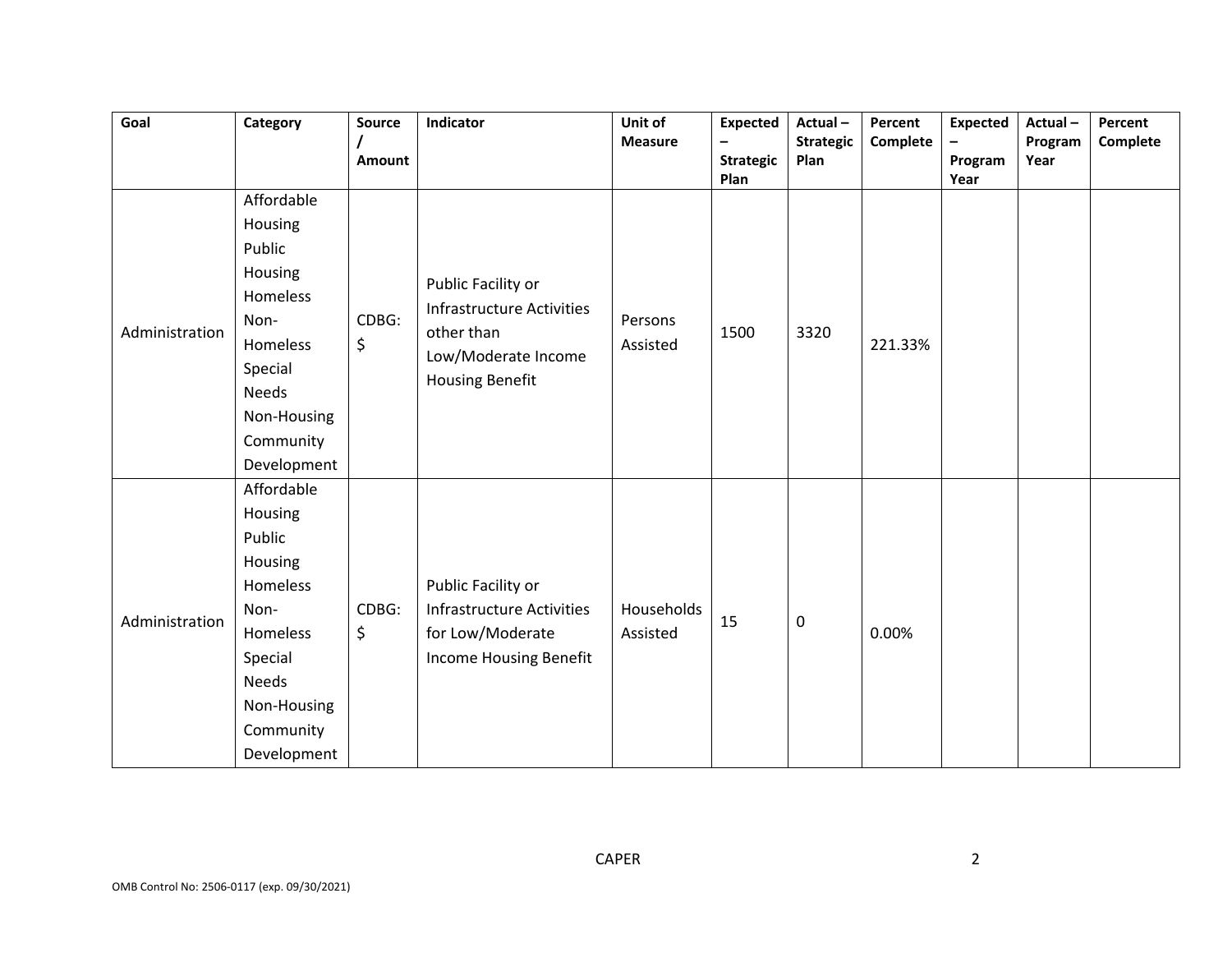| Administration        | Affordable<br>Housing<br>Public<br>Housing<br>Homeless<br>Non-<br><b>Homeless</b><br>Special<br><b>Needs</b><br>Non-Housing<br>Community<br>Development | CDBG:<br>\$ | <b>Housing Code</b><br>Enforcement/Foreclosed<br><b>Property Care</b> | Household<br>Housing<br>Unit | 800 | 473                     | 59.13% |   |                |        |
|-----------------------|---------------------------------------------------------------------------------------------------------------------------------------------------------|-------------|-----------------------------------------------------------------------|------------------------------|-----|-------------------------|--------|---|----------------|--------|
| Affordable<br>Housing | Affordable<br>Housing                                                                                                                                   | CDBG:<br>\$ | Rental units constructed                                              | Household<br>Housing<br>Unit | 25  | $\pmb{0}$               | 0.00%  |   |                |        |
| Affordable<br>Housing | Affordable<br>Housing                                                                                                                                   | CDBG:<br>\$ | Rental units rehabilitated                                            | Household<br>Housing<br>Unit | 25  | 0                       | 0.00%  |   |                |        |
| Affordable<br>Housing | Affordable<br>Housing                                                                                                                                   | CDBG:<br>\$ | <b>Homeowner Housing</b><br>Added                                     | Household<br>Housing<br>Unit | 25  | $\pmb{0}$               | 0.00%  |   |                |        |
| Affordable<br>Housing | Affordable<br>Housing                                                                                                                                   | CDBG:<br>\$ | <b>Homeowner Housing</b><br>Rehabilitated                             | Household<br>Housing<br>Unit | 25  | $\pmb{0}$               | 0.00%  | 0 | $\pmb{0}$      |        |
| Affordable<br>Housing | Affordable<br>Housing                                                                                                                                   | CDBG:<br>\$ | <b>Direct Financial</b><br>Assistance to<br>Homebuyers                | Households<br>Assisted       | 20  | $\overline{\mathbf{r}}$ | 20.00% | 9 | $\overline{4}$ | 44.44% |
| Affordable<br>Housing | Affordable<br>Housing                                                                                                                                   | CDBG:<br>\$ | Overnight/Emergency<br>Shelter/Transitional<br>Housing Beds added     | <b>Beds</b>                  | 10  | 0                       | 0.00%  |   |                |        |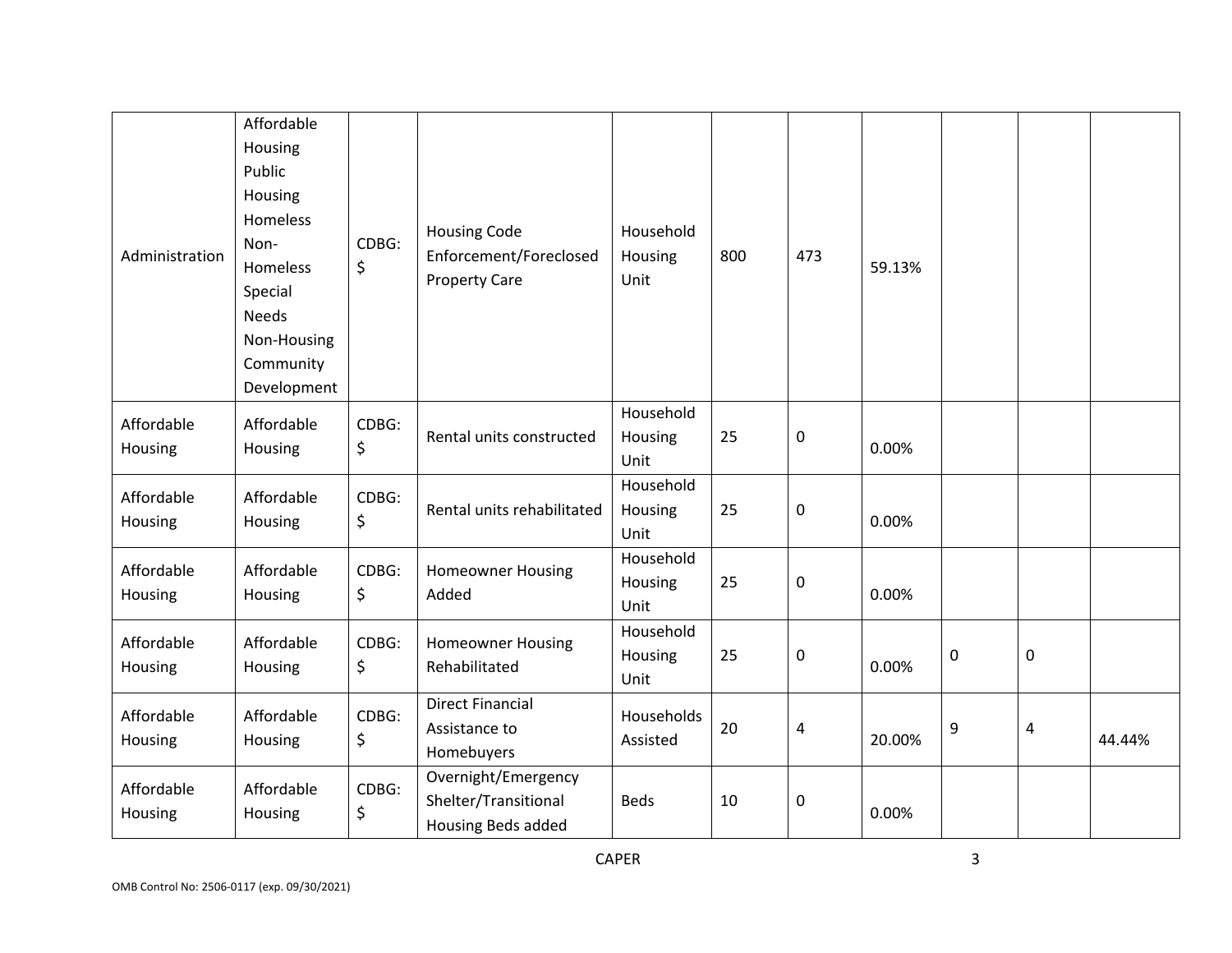| Code<br>Enforcement                                             | Affordable<br>Housing<br>Non-Housing<br>Community<br>Development | CDBG:<br>\$      | <b>Housing Code</b><br>Enforcement/Foreclosed<br><b>Property Care</b>                                                 | Household<br>Housing<br>Unit  | 800  | 473         | 59.13%  | 300 | 473  | 157.67%   |
|-----------------------------------------------------------------|------------------------------------------------------------------|------------------|-----------------------------------------------------------------------------------------------------------------------|-------------------------------|------|-------------|---------|-----|------|-----------|
| Economic<br>Developement                                        | Non-Housing<br>Community<br>Development                          | CDBG:<br>\$      | Jobs created/retained                                                                                                 | Jobs                          | 40   | $\pmb{0}$   | 0.00%   |     |      |           |
| Economic<br>Developement                                        | Non-Housing<br>Community<br>Development                          | CDBG:<br>\$      | <b>Businesses assisted</b>                                                                                            | <b>Businesses</b><br>Assisted | 18   | $\pmb{0}$   | 0.00%   |     |      |           |
| Planning                                                        | Non-Housing<br>Community<br>Development                          | CDBG:<br>\$      | Public Facility or<br><b>Infrastructure Activities</b><br>other than<br>Low/Moderate Income<br><b>Housing Benefit</b> | Persons<br>Assisted           | 800  | 3320        | 415.00% |     |      |           |
| <b>Public facility</b><br>and<br>infrastructure<br>improvements | Non-Housing<br>Community<br>Development                          | CDBG:            | Public Facility or<br><b>Infrastructure Activities</b><br>other than<br>Low/Moderate Income<br><b>Housing Benefit</b> | Persons<br>Assisted           | 1500 | 3320        | 221.33% | 100 | 3320 | 3,320.00% |
| <b>Public facility</b><br>and<br>infrastructure<br>improvements | Non-Housing<br>Community<br>Development                          | CDBG:<br>$\zeta$ | Public Facility or<br><b>Infrastructure Activities</b><br>for Low/Moderate<br>Income Housing Benefit                  | Households<br>Assisted        | 15   | $\mathbf 0$ | 0.00%   |     |      |           |
| <b>Public Service</b>                                           | Non-Housing<br>Community<br>Development                          | CDBG:<br>\$      | Public service activities<br>other than<br>Low/Moderate Income<br><b>Housing Benefit</b>                              | Persons<br>Assisted           | 50   | $\mathbf 0$ | 0.00%   |     |      |           |

**Table 1 ‐ Accomplishments – Program Year & Strategic Plan to Date**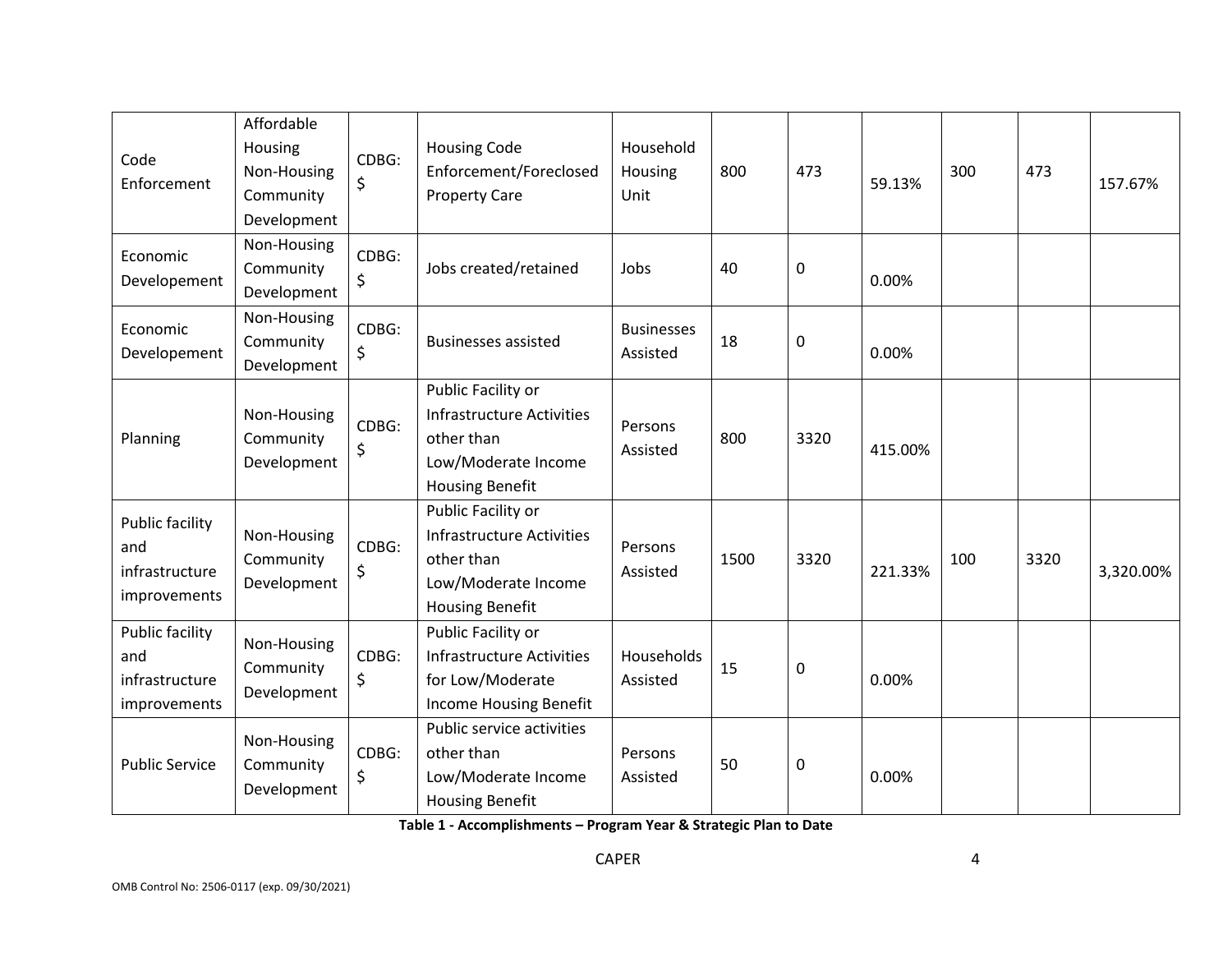## Assess how the jurisdiction's use of funds, particularly CDBG, addresses the priorities and specific objectives identified in the plan, **giving special attention to the highest priority activities identified.**

The Con Plan identified several overarching priority community development and affordable housing needs: Affordable housing for renters and homebuyers; Public awareness of fair housing laws and lead-based paint requirements; Transitional and supportive housing needs; Housing and supportive services for the elderly and disabled;Code enforcement; and Public facility and infrastructure improvement, economic development and public service. From these priorities and within the context of limited funding sources, four goals were selected for program year 2019‐2020: Codes enforcement \$75,000: Public improvements \$105,000: Afforable Housing \$128,950: Planning/Administration \$74,388. Progress was made in the areas of public facility improvements, code enforcement and affordable housing. Cleveland does an outstanding job partnering with agencies in the community to maximize CDBG funds. Partnering with Community Development Organizations like Habitat for Humanity, City Fields, Bradley Cleveland Community Service Agency and Cleveland Housing Authority assist with affordable housing, home ownership , homelessness , rental assistance etc. Cleveland's city departments provide <sup>a</sup> valuable partnership to the CDBG program as it relates to engineering design, construction, and construction inspection relating to public improvement and recreation projects.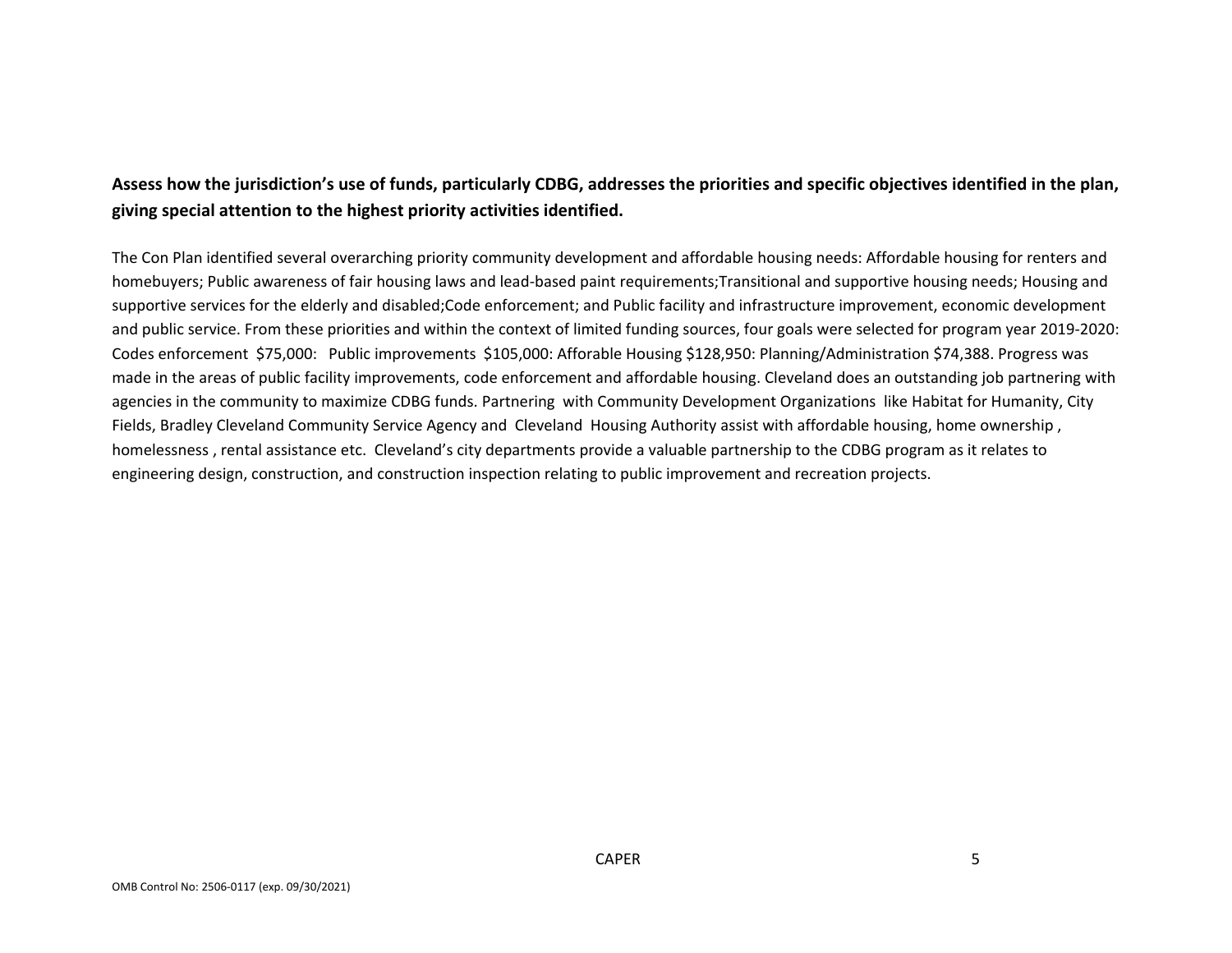# **CR‐10 ‐ Racial and Ethnic composition of families assisted**

**Describe the families assisted (including the racial and ethnic status of families assisted). 91.520(a)** 

|                                           | <b>CDBG</b> |
|-------------------------------------------|-------------|
| White                                     |             |
| <b>Black or African American</b>          |             |
| Asian                                     |             |
| American Indian or American Native        |             |
| Native Hawaiian or Other Pacific Islander |             |
| <b>Total</b>                              |             |
| Hispanic                                  |             |
| Not Hispanic                              |             |

**Table 2 – Table of assistance to racial and ethnic populations by source of funds** 

#### **Narrative**

Most projects and activities primarily address area benefit and not direct assistance. **The estimated racial and ethnic composition of the CDBG target area and current projects are listed in Attachment 5.** The information is derived from the U.S. Census, American Community Survey. All projects take place within the CDBG target area which is comprised of Census Tract 103, Block Group 1, 2; Census Tract 104 Block Group 1, 2; Census Tract 105, Block Group 2 ; Census Tract 107, Block Groups 1, 2, 3, 4; and Census Tract 108, Block Group 1, 2 and 3. **A map of the CDBG Target Area is located in Attachment 2.**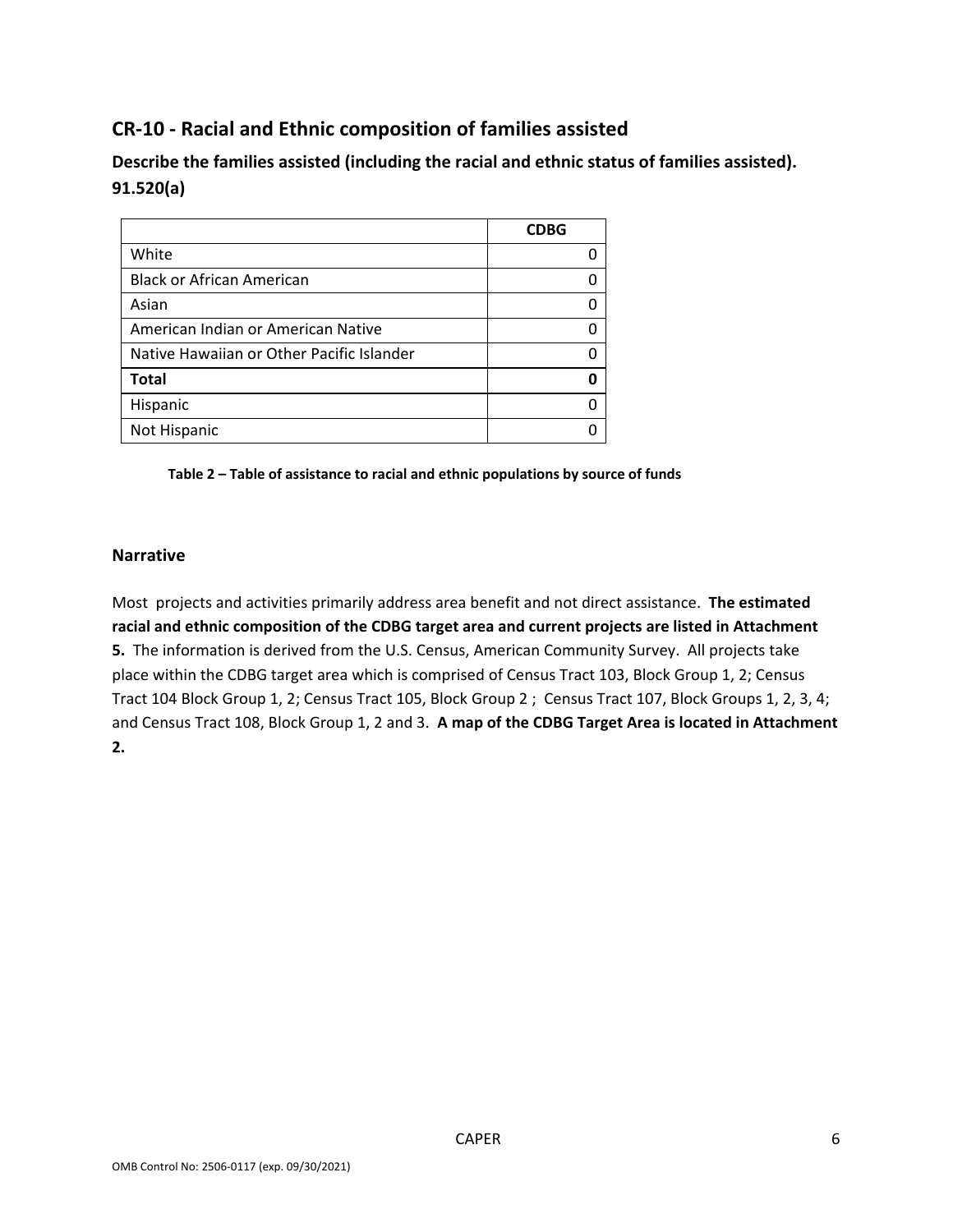# **CR‐15 ‐ Resources and Investments 91.520(a)**

| <b>Source of Funds</b> | Source           | <b>Resources Made</b><br>Available | <b>Amount Expended</b><br><b>During Program Year</b> |
|------------------------|------------------|------------------------------------|------------------------------------------------------|
| CDBG                   | public - federal | 383,338                            | 389,050                                              |

#### **Identify the resources made available**

**Table 3 ‐ Resources Made Available**

#### **Narrative**

#### **Identify the geographic distribution and location of investments**

| <b>Target Area</b> | <b>Planned</b><br>Percentage of<br><b>Allocation</b> | Actual<br>Percentage of<br><b>Allocation</b> | <b>Narrative Description</b>           |
|--------------------|------------------------------------------------------|----------------------------------------------|----------------------------------------|
| <b>CDBG TARGET</b> |                                                      |                                              | All projects and activities take place |
| AREA               | 100                                                  | 100                                          | wtinin the CDBG Target Area            |

**Table 4 – Identify the geographic distribution and location of investments**

### **Narrative**

All activities take place within the expanded CDBG target. **The Target Area Map and Project Map are included as Attachment 2.**

The CDBG target area is targeted for investment because of heightened need. Densely developed detached single‐family homes on smaller lots have led to the City's strategy of improving public spaces and facilities, particularly those spaces used for recreational purposes. Code enforcement is needed due to the housing stock being generally older, a high percentage of rental properties. Targeting a limited area promises a larger impact.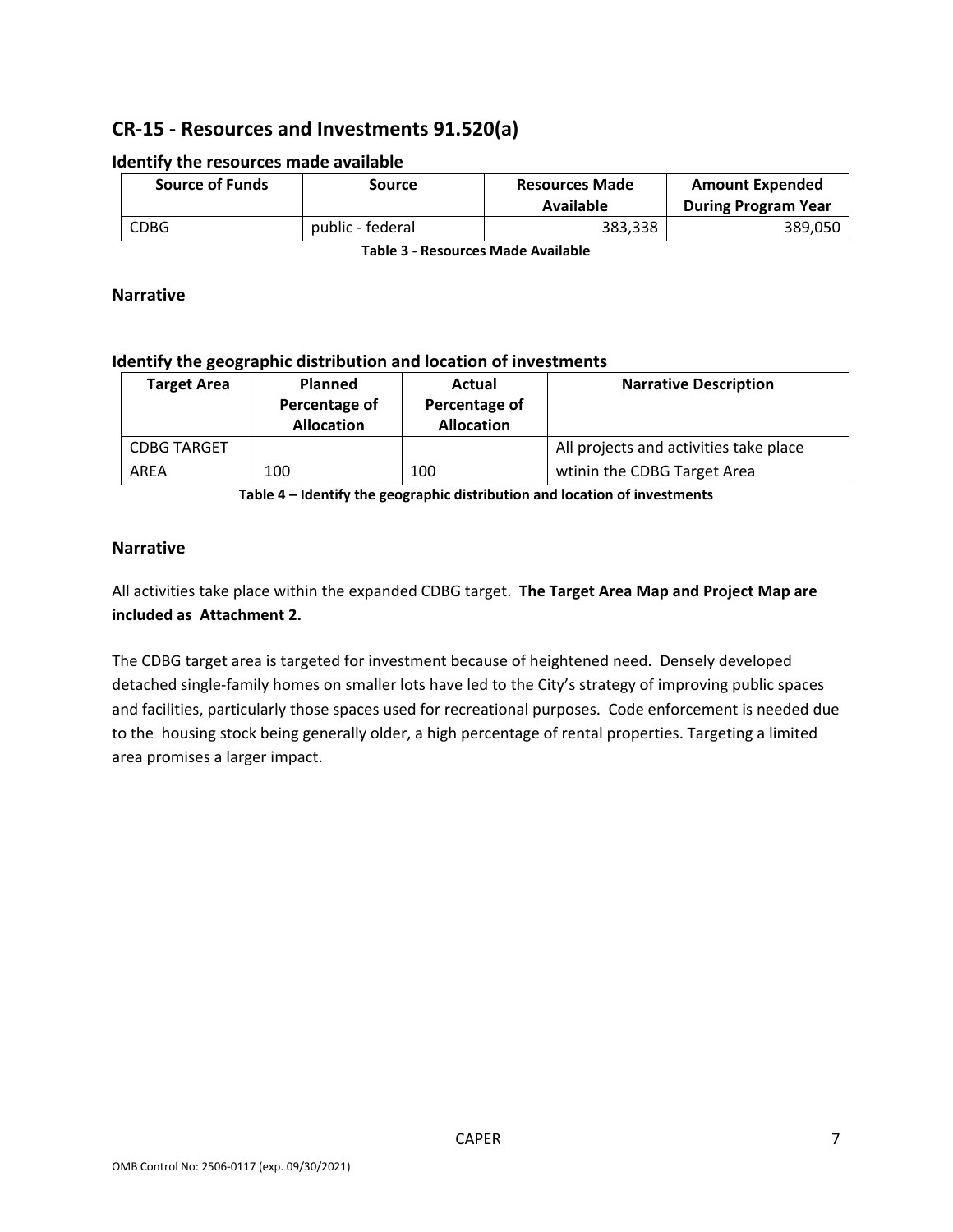### **Leveraging**

**Explain how federal funds leveraged additional resources (private, state and local funds), including a description of how matching requirements were satisfied, as well as how any publicly owned land or property located within the jurisdiction that were used to address the needs identified in the plan.**

City of Cleveland has been successful in leveraging its projects since the inception of the CDBG program and continues to seek to leverage resources or to obtain other public and private funding that address needs identified in the Consolidated Plan. The Blythe Athletic Fields Project (AKA) Avery Johnson Park has been a successful project. Nearing the completion of Phase 1 of the Avery Johnson Park , it includes the construction of soccer fields, dog park, walking paths , and parking. Funding sources are: 2014 CDBG ‐ \$30,000; 2016 CDBG ‐ \$89,722; 2017 CDBG‐ 193,456; City of Cleveland cash ‐ \$102,000; City of Cleveland donated labor and equipment usage of \$140,990 for FY 2018 and 2019 donated labor and equipment usage of \$36,900 ; Boyd Foundation‐ \$ 25,000; Urban Tree Council \$9,000.

The Lyndhurst Foundation provided funds to City Fields, a local community development agency, to conduct an area plan for the Blythe Community. A portion of those funds was used to do preliminary design on a pedestrian walkway to connect neighborhoods to the elementary school, parks and Blythe Community Resource Center. The project is funded by CDBG funds and a Tennessee Department of Health Grant. Funding sources for the pedestrian walkway: CDBG 2018 – 190,000; Non‐profit ‐ \$70,000; State of Tennessee \$150,000 per year for 3 years for at total of \$450,000. For FY 2019 , City of Cleveland donated \$36,900 in labor and equipment, and final design engineering services, construction inspection services.

The City's partnerships with Habitat for Humanity and City Fields provide opportunites for affordable housing in the CDBG target area. CDBG funds provides down payment assistance to qualified home buyers.

Partnerships with local service providers like the Bradley County Health Department, Cleveland Housing Authority , Bradley – Cleveland Community Services Agency provide opportunities for outreach and training pertaining to fair housing.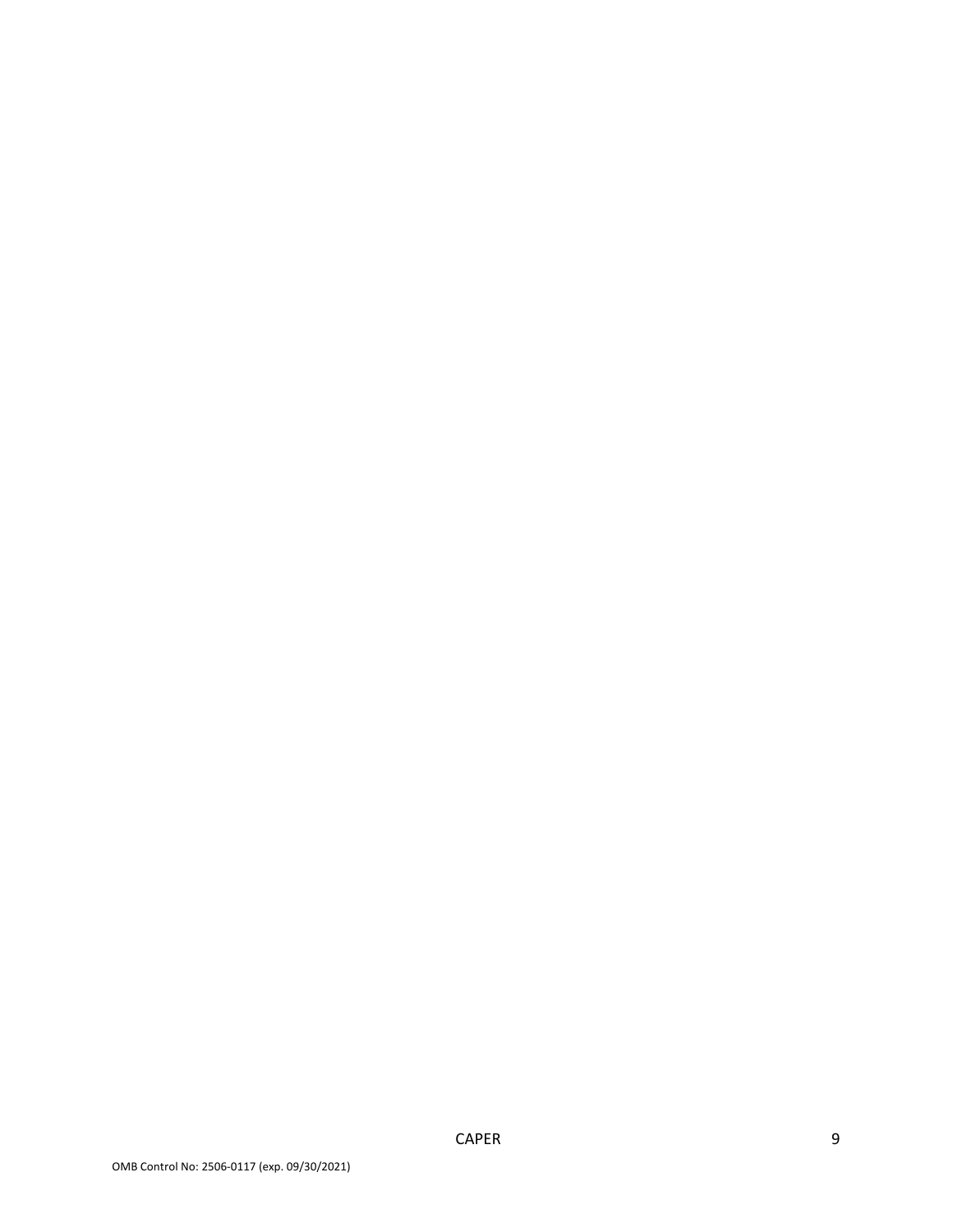# **CR‐20 ‐ Affordable Housing 91.520(b)**

**Evaluation of the jurisdiction's progress in providing affordable housing, including the number and types of families served, the number of extremely low‐income, low‐income, moderate‐income, and middle‐income persons served.**

|                                          | <b>One-Year Goal</b> | Actual |
|------------------------------------------|----------------------|--------|
| Number of Homeless households to be      |                      |        |
| provided affordable housing units        |                      |        |
| Number of Non-Homeless households to be  |                      |        |
| provided affordable housing units        | 9                    |        |
| Number of Special-Needs households to be |                      |        |
| provided affordable housing units        | 0                    |        |
| Total                                    | q                    |        |

**Table 5 – Number of Households**

|                                        | <b>One-Year Goal</b> | Actual |
|----------------------------------------|----------------------|--------|
| Number of households supported through |                      |        |
| <b>Rental Assistance</b>               | 0                    |        |
| Number of households supported through |                      |        |
| The Production of New Units            | 9                    |        |
| Number of households supported through |                      |        |
| <b>Rehab of Existing Units</b>         | 0                    |        |
| Number of households supported through |                      |        |
| <b>Acquisition of Existing Units</b>   | 0                    |        |
| <b>Total</b>                           | 9                    |        |

**Table 6 – Number of Households Supported**

### **Discuss the difference between goals and outcomes and problems encountered in meeting these goals.**

Affordable housing activities continue for the 2019‐20 Action Plan period. Activities included down payment assistance, continued development for an affordable housing subdivisions at Victory Cove, and planning for development of Foster Lane property, in partnership with Habitat for Humanity. The homes are constructed and occupied by LMI families. Construction of homes was slightly less this year due to COVID‐19.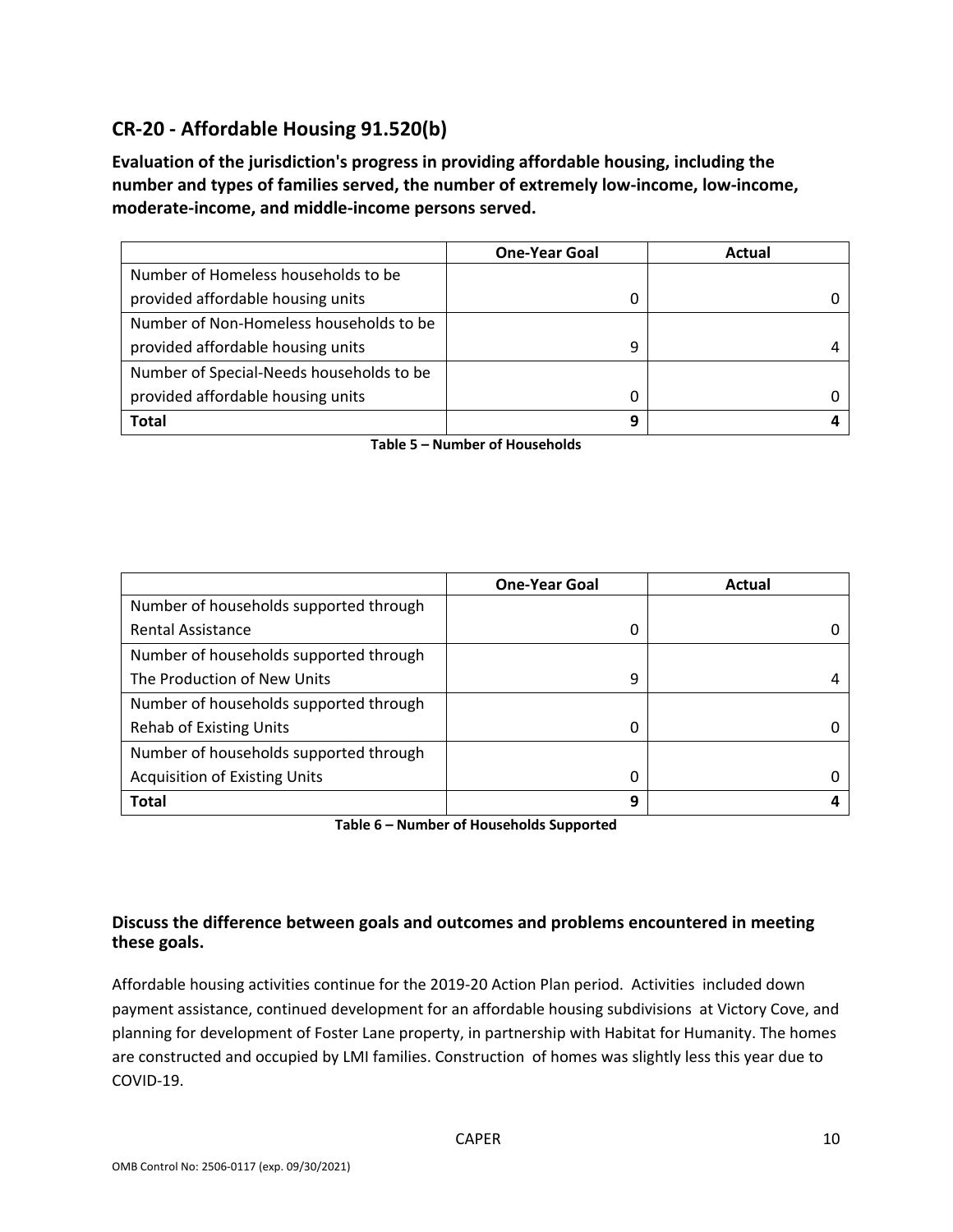Four families received Down Payment Assistance during the period of July 1, 2019 through June 30, 2020 . Funding years for DPA was FY 2018.

Affordable housing activities are performed by non‐profit partner agencies that provide the funding sources and perform the construction/renovation of homes within the target area. Beneficiary information will be provided as home are sold to qualified homebuyers.

#### **Discuss how these outcomes will impact future annual action plans.**

Affordable housing activities will continue in partnership with Habitat for Humanity with Down Payment Assistance and continued construction of new units in subdivisions that received CDBG assistance for acquisition, down payment assistance and infrastructure improvements. These developments include Victory Cove and Foster Lane. City Fields, a Community Development Corporation, is also providing affordable housing opportunities within the CDBG target area and will receive Down Payment Assistance for eligible and approved homeowners.

**Include the number of extremely low‐income, low‐income, and moderate‐income persons served by each activity where information on income by family size is required to determine the eligibility of the activity.**

| <b>Number of Households Served</b> | <b>CDBG Actual</b> | <b>HOME Actual</b> |
|------------------------------------|--------------------|--------------------|
| <b>Extremely Low-income</b>        |                    |                    |
| Low-income                         |                    |                    |
| Moderate-income                    |                    |                    |
| Total                              |                    |                    |

**Table 7 – Number of Households Served**

#### **Narrative Information**

Affordable housing activities continue with the build out of Victory Cove Subdivision and Foster Lane. Both developments received or will recieve assistance from CDBG funding through acquisition, infrastructure development and down payment assistance all for affordable housing. Reporting will continue until all properties are built out. City Fields will also continue with their efforts to construct and rehab properties to sell to qualified LMI home buyers.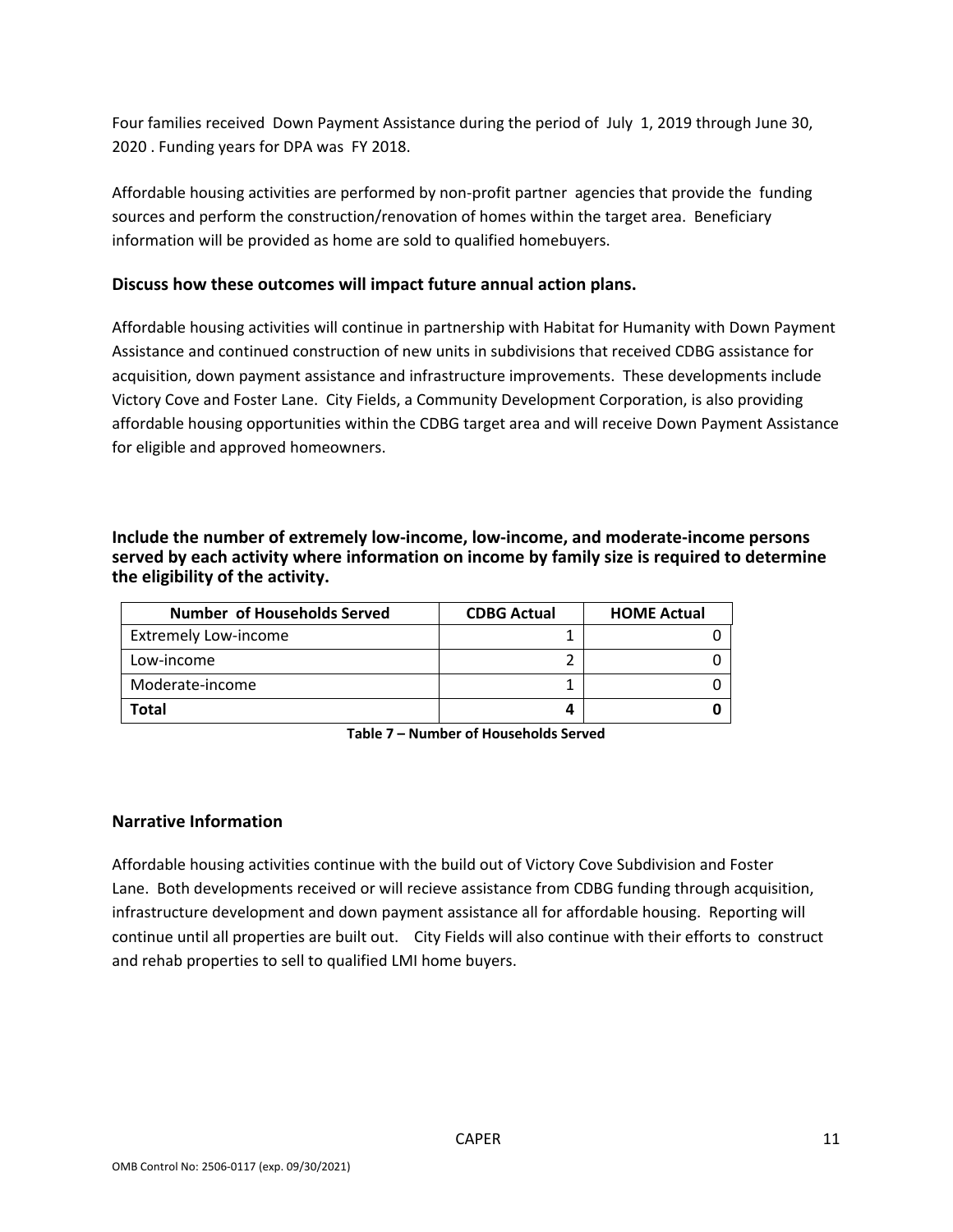# **CR‐25 ‐ Homeless and Other Special Needs 91.220(d, e); 91.320(d, e); 91.520(c)**

**Evaluate the jurisdiction's progress in meeting its specific objectives for reducing and ending homelessness through:**

# **Reaching out to homeless persons (especially unsheltered persons) and assessing their individual needs**

Although no CDBG or general funds have been spent on these areas, the City has developed a strategy of working cooperatively with non‐profit organizations within Cleveland to assist these populations through referrals and assistance. Outreach to homeless individuals is primarily done through case managers and staff at area shelters, health care and social services agencies and facilities. These entities are the key service providers for homeless needs and manage programs to match the with the clients' needs.

Social Service groups, housing agencies , City of Cleveland staff, pastors and other interested parties have created and developed a Homeless Task Force. Created in Fall of 2018, its mission is to find solutions to address the homelessness in the community. The City of Clevleand's Senior planner serves on the Task Force. The Redevelopement Coordinator and the City Manager also attend the Task Force meetings.

### **Addressing the emergency shelter and transitional housing needs of homeless persons**

The City of Cleveland has in the past received funding through the State of Tennessee's THDA Emergency Solutions Grant program. Funds were sub‐granted to the Cleveland Emergency Services for essential services, homeless prevention and rapid rehousing. Currently there are no transitional options available within the City. Bradley Cleveland Community Services Agency has identified property for transitional housing and continues to seek funding to make this a reality. The Salvation Army continues to work toward a transitional housing facility in the area.

The Cleveland Emergency Shelter has been managed by Bradley Cleveland Community Services Agency since 1988. Through partnerships with Tennessee Department of Human Services, the City of Cleveland, Bradley County Government and the United Way of Bradley County, CES provides temporary shelter, food, and case management services to homeless individuals and families. This year, CES sheltered 282 individuals. Through the Emergency Solutions Grant, CES extends its reach beyond chronic homelessness to individuals and families who are at risk of homelessness, prevention and rapid rehousing initiatives Cleveland Emergency Shelter is now a 50‐bed facility that houses males, females and families.

Cleveland Emergency Shelter recently expanded its facility to include a multipurpose room that is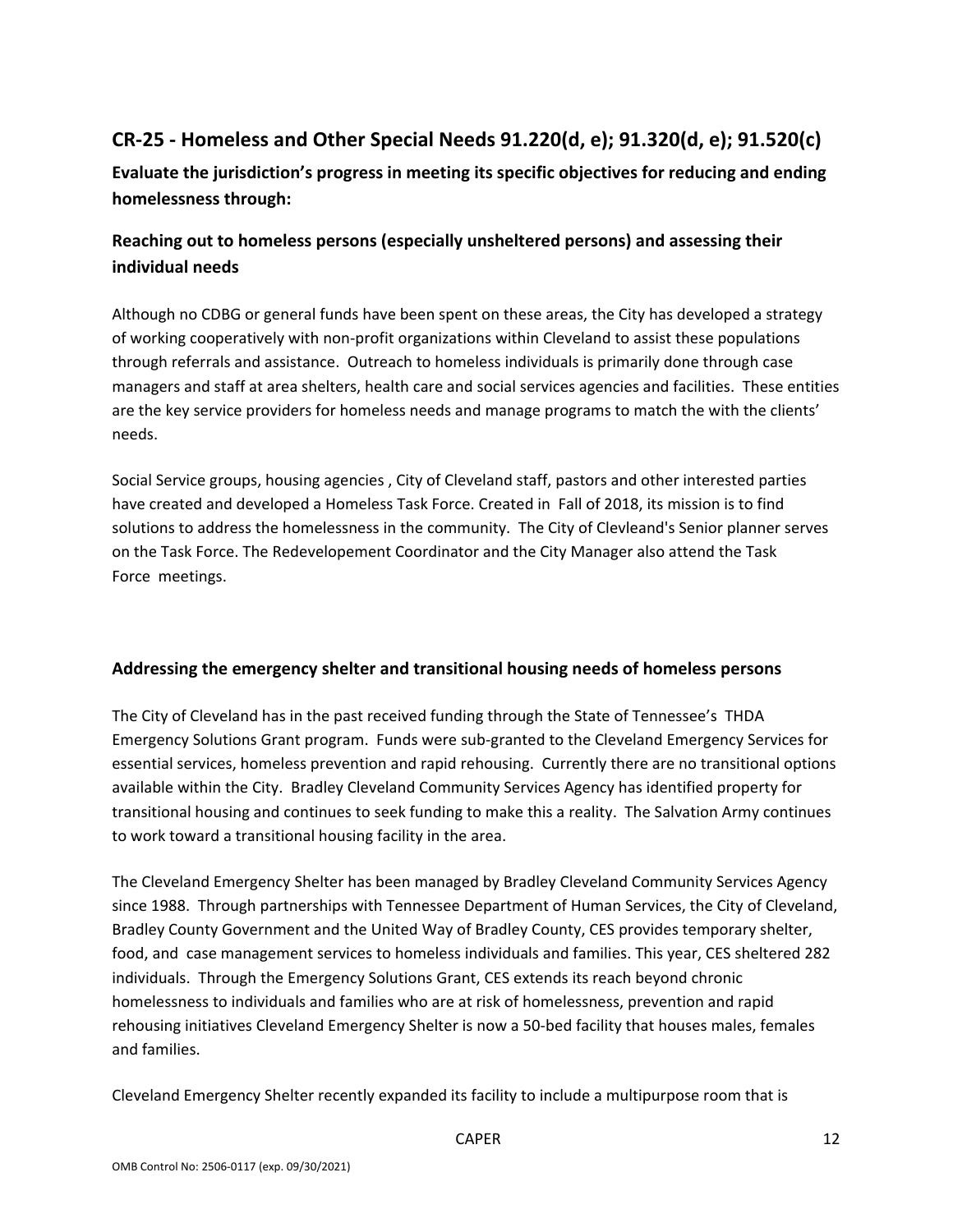utilized for group training, resident meetings and meal service for up to 75 persons. The expansion at Cleveland Emergency Shelter provided new case management opportunities. Unemployed residents are required to participate in Jobs for Life classes two to three days per week for 8 weeks. Non-resident homeless persons are served hygiene products and limited food items out of the annex on a first come first served basis.

Bradley Cleveland Community Services Agency and Cleveland Emergency Shelter case management staff also continued its efforts on landlord engagement. Case management staff has also been engaged to help people in danger of becoming homeless by finding other options, which could include connecting them with Rapid Rehousing or other preventive services and providing financial assistance.

**Helping low‐income individuals and families avoid becoming homeless, especially extremely low‐income individuals and families and those who are: likely to become homeless after being discharged from publicly funded institutions and systems of care (such as health care facilities, mental health facilities, foster care and other youth facilities, and corrections programs and institutions); and, receiving assistance from public or private agencies that address housing, health, social services, employment, education, or youth needs**

The City of Cleveland has received in the past funding through the State of Tennessee's THDA Emergency Solutions Grant program. These funds were sub‐granted to the Cleveland Emergency Shelter for essential services, homeless prevention and rapid rehousing. Homeless prevention funds go for security and utility deposits, and in some cases for arrearages. Case management staff of the Cleveland Emergency Shelter also seek other preventative services available in the area.

**Helping homeless persons (especially chronically homeless individuals and families, families with children, veterans and their families, and unaccompanied youth) make the transition to permanent housing and independent living, including shortening the period of time that individuals and families experience homelessness, facilitating access for homeless individuals and families to affordable housing units, and preventing individuals and families who were recently homeless from becoming homeless again**

The City of Cleveland and the providers of services and emergency housing for the homeless have focused on meeting immediate shelter's needs. The need to end the cycle of homelessness is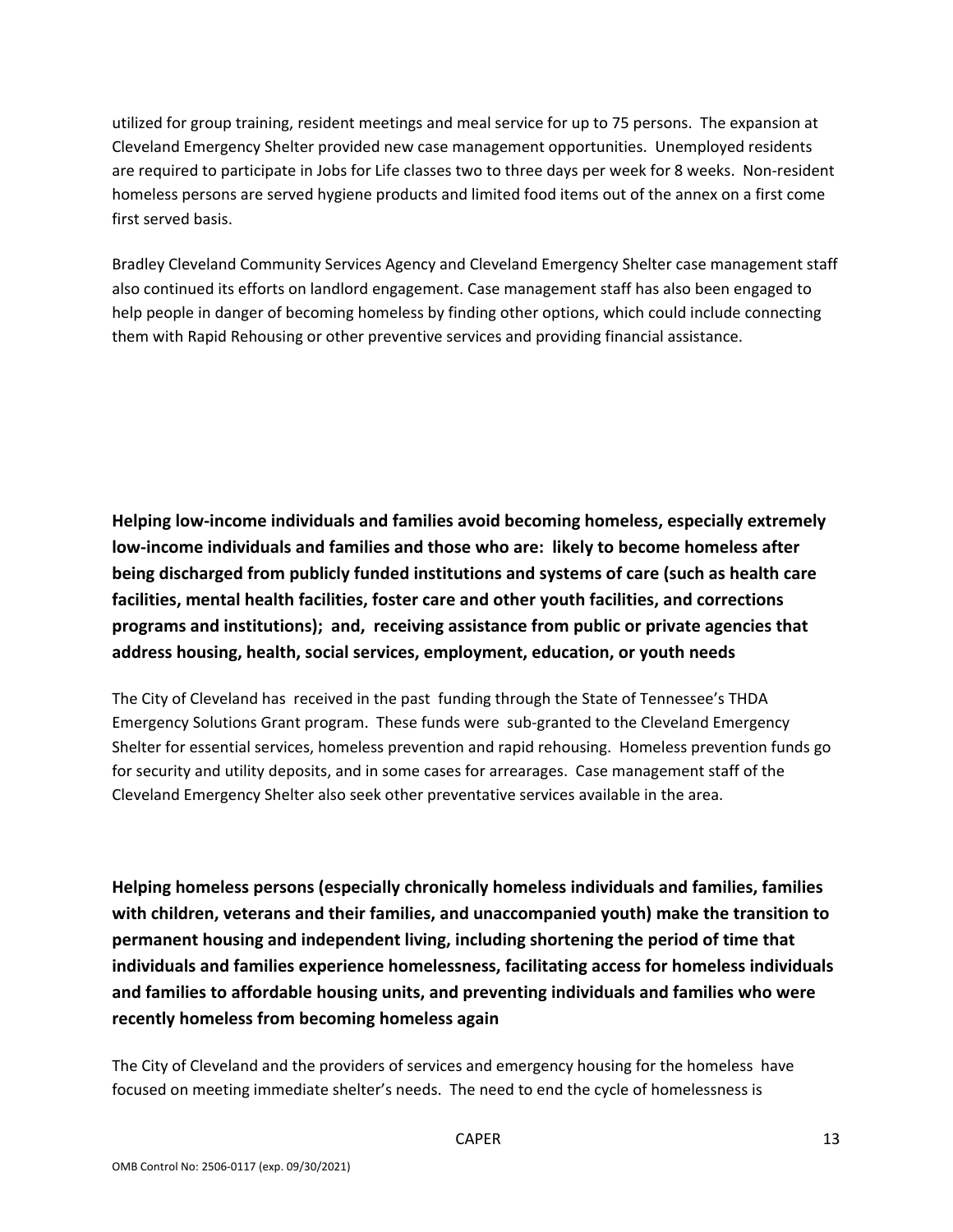recognized, but limited resources and capacity, restrict what can be accomplished and result in a focus more on daily health and safety issues. To better address homelessness , a Homeless Task Force has been created to explore options.

The City of Cleveland and Bradley County in conjunction with the Department of Veterans Affairs will be constructing a 110,000 sq. ft Veteran's Home facility on Westland Drive in Cleveland. All funding has been secured, property is secured, and design is nearing completion . The home is scheduled to open fall of 2021. It is a 108 bed facility with 18 resident houses and the project is estimated at \$45 million.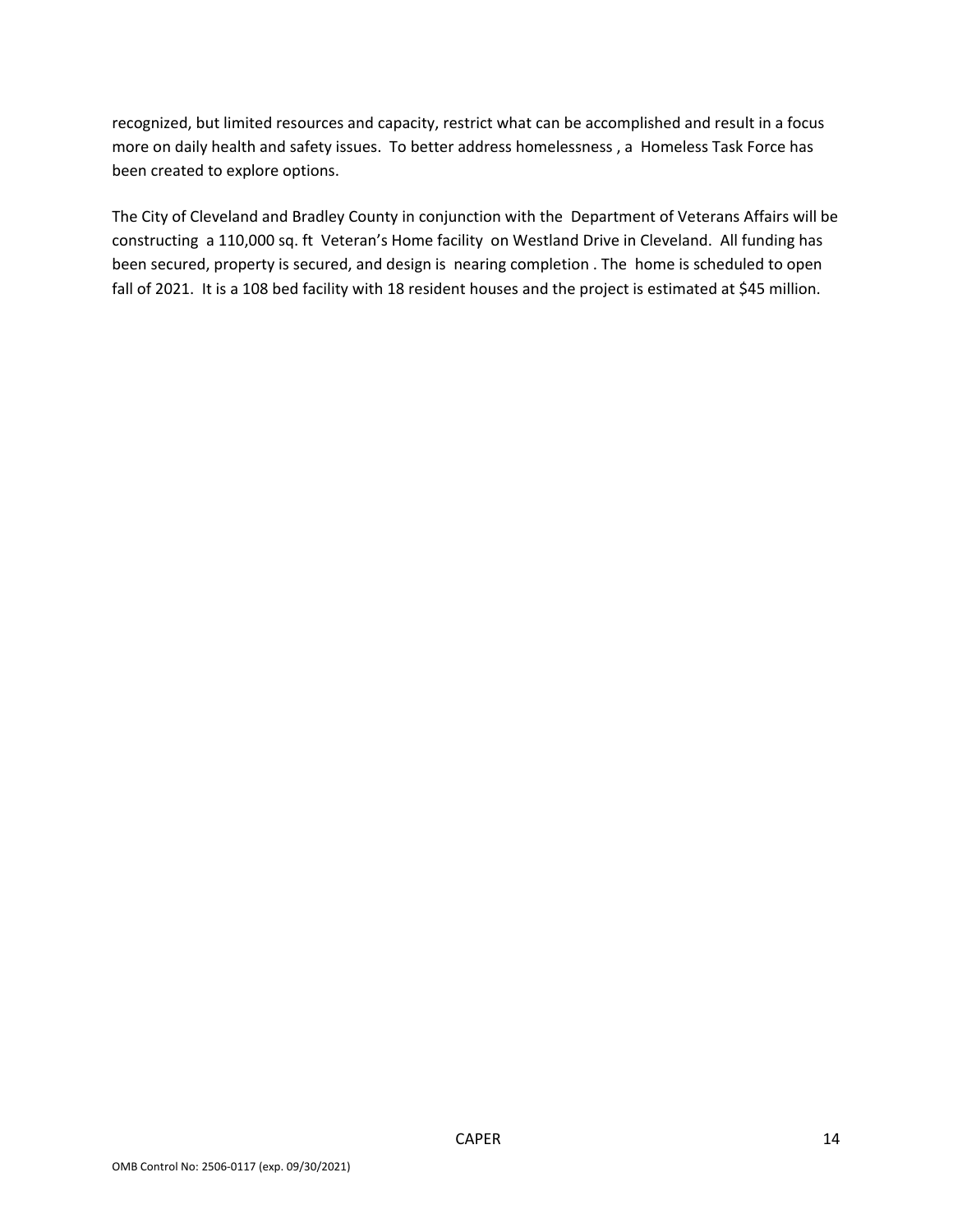# **CR‐30 ‐ Public Housing 91.220(h); 91.320(j)**

## **Actions taken to address the needs of public housing**

The Cleveland Housing Authority has been serving Cleveland and Bradley County since 1959 and operates 420 conventional units of public housing on 14 scattered sites . As of June 2020, a total of 410 families resided in the public housing program and 198 families were being served in the Housing Choice Voucher program totaling \$2.5 million dollars of combined rental assistance to our community. Currently, the Public Housing waiting list is open with 146 families on the list. The Housing Choice Voucher waiting list was closed due to capacity and funding restraints and contains 51 families. The average income of residents in both programs remains at or below 30% of AMI. CHA financial support is derived from HUD in the form of Public Housing operating subsidy and Section 8 Housing Assistance funding.

The Executive Director for the Housing Authority has worked closely with the City of Cleveland regarding planning and achieving holistic and meaningful improvements for the neighborhoods and surrounding areas in which public housing communities are located.

The Housing Authority completed its strategic plan in 2008 and the redevelopment and modernization of selected properties within its portfolio has been ongoing since that time.

CHA is currently pursuing a conversion of its Public Housing Program to HUD's Multi‐Family Program through HUD's Rental Assistance Demonstration (RAD). The conversion presents and opportunity for CHA to solidify its financial base using the Section 8 funding stream and exit the Public Housing Operating Subsidy funding system. The conversion also presents an opportunity for CHA to become the owner of the portfolio and thus utilize available financing methodologies to leverage additional capital for modernization and/or new construction of its affordable housing stock.

CHA intends to complete the conversion in multiple phases and will utilize a variety of methods available thru RAD. Specifically, CHA will execute a gut‐rehab modernization of three hundred six (306) units of the four hundred twenty (420) that will include surgical demolition of selected units to be replaced by appropriately designed units for elderly and disabled families via new construction. Additional phases will include the disposition (sale) of select properties to CHA's non-profit instrumentality, Tanasi Housing Development Corporation to enhance the affordability of those units. Lastly, CHA may utilize HUD's Streamlined Voluntary Conversion (SVC) for any remaining Public Housing Program units to complete the conversion. The conversion will position CHA's affordable housing portfolio for financial sustainability through HUD's Multi‐Family program. All conversion activities/methodologies will result in units remaining affordable and continue to serve existing and future program participants with affordable housing for low‐income clients.

CHA is positioned as a Redevelopment Authority for the City of Cleveland and can work in collaboration with community stakeholders to address the affordable housing needs in the Cleveland and Bradley County area. CHA desires to develop new properties to expand its existing services to the elderly and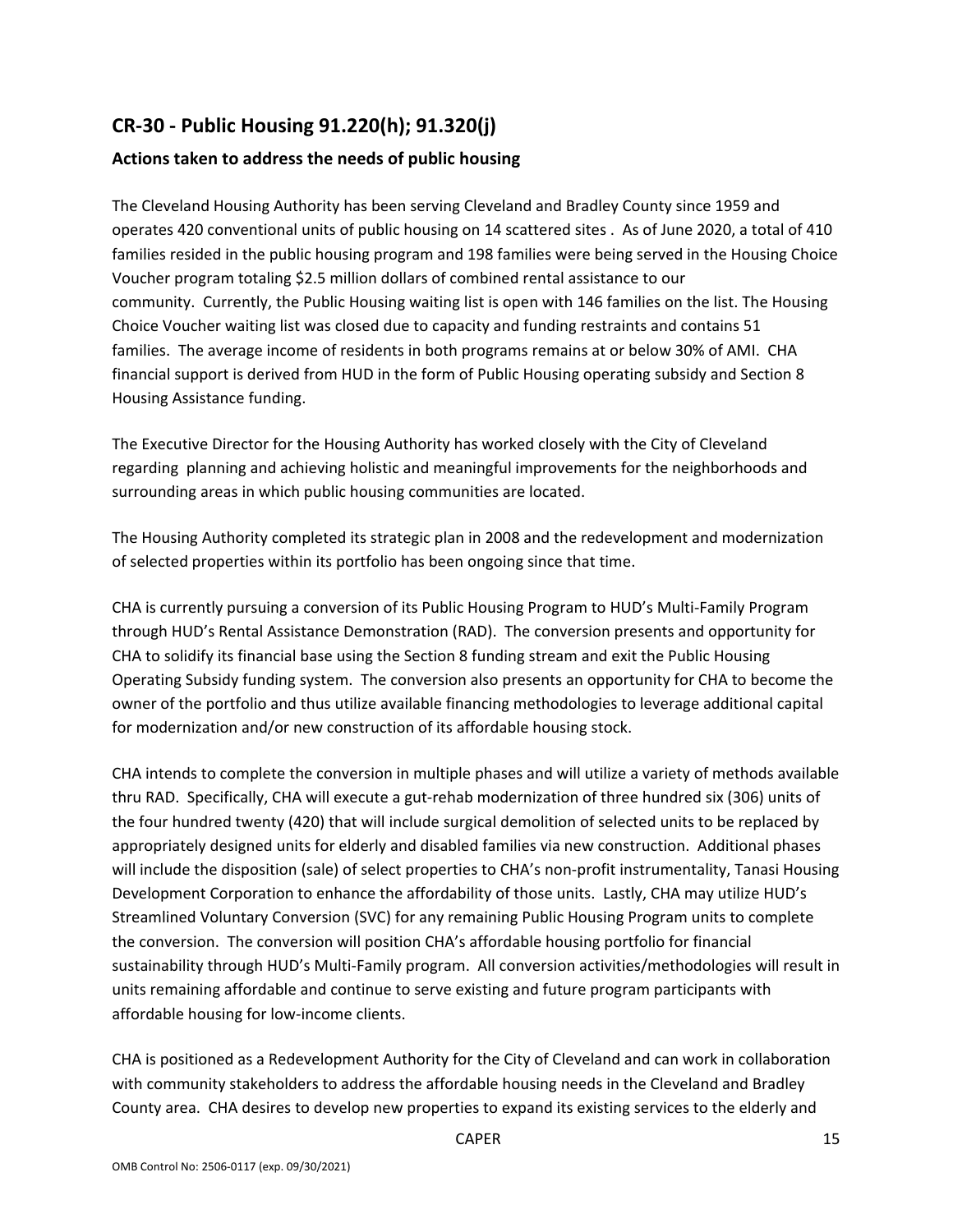disabled low‐income citizens in Cleveland and Bradley County through a combination of collaborative efforts which will utilize Tansai Housing Development Corporation and other funding sources and partnerships.

## **Actions taken to encourage public housing residents to become more involved in management and participate in homeownership**

The Cleveland Housing Authority Board is comprised of seven members, including one resident. Appointments to the CHA Board are made by the Mayor of Cleveland. CHA strongly encourages the involvement of its residents in providing input into its management policies and operating procedures. CHA's Resident Associations holds periodic meetings to provide a forum for input, coordination between residents and CHA staff regarding regulatory/policy changes as well as current and future modernization activities.

#### **Actions taken to provide assistance to troubled PHAs**

No Action Required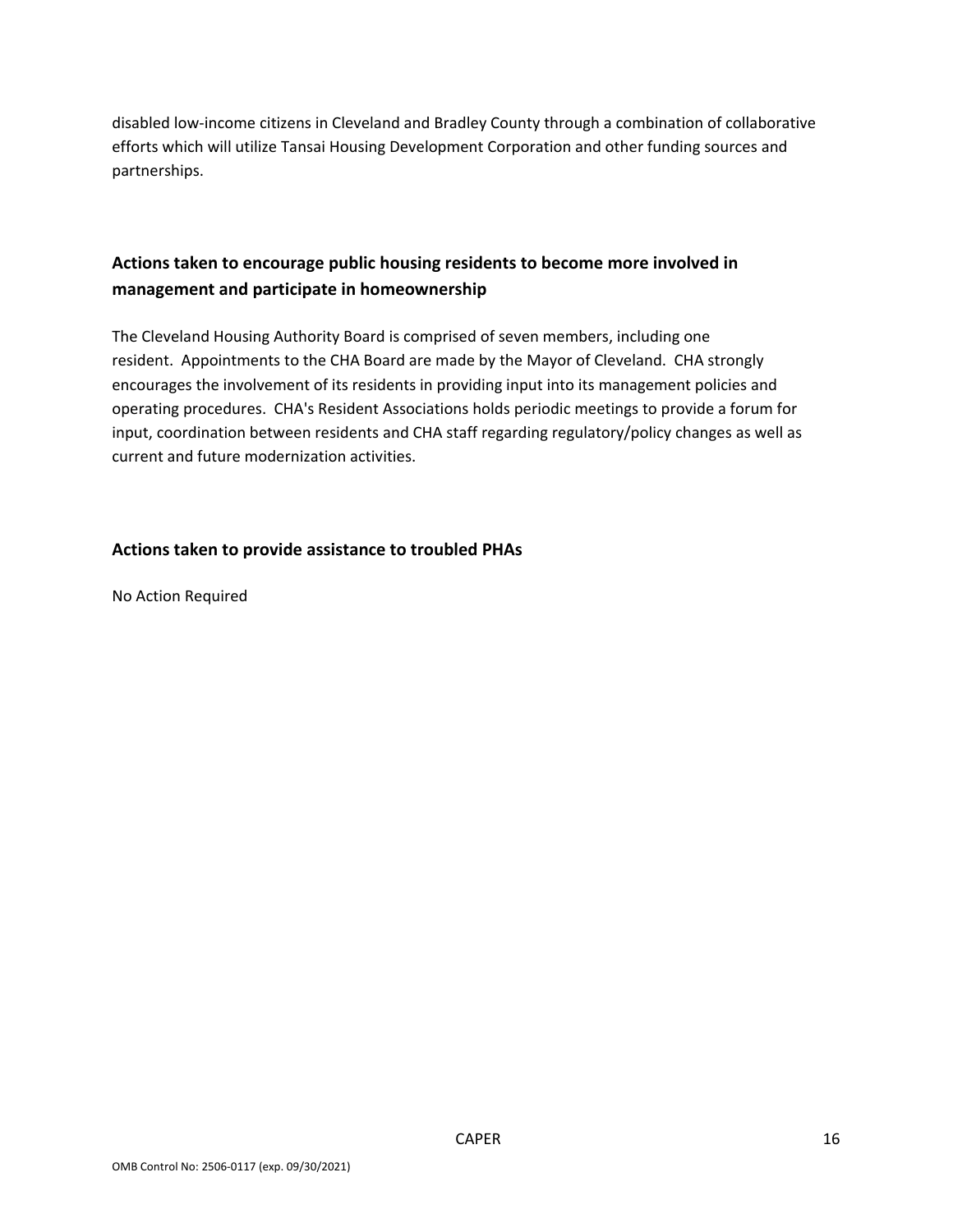# **CR‐35 ‐ Other Actions 91.220(j)‐(k); 91.320(i)‐(j)**

**Actions taken to remove or ameliorate the negative effects of public policies that serve as barriers to affordable housing such as land use controls, tax policies affecting land, zoning ordinances, building codes, fees and charges, growth limitations, and policies affecting the return on residential investment. 91.220 (j); 91.320 (i)**

Senior Planning staff evaluate annually the land use control policies and regulations that are in effect for the City of Cleveland. No unreasonable permits, ordinances, policies or practices could be detected that would unnecessarily elevate the cost of housing. The city has no impact fees for development. The zoning ordinance allows a minimum of 7,500 square ft lots in most zoning districts. This is relatively small for single‐family zones in Tennessee. The CDBG Target area consists mostly of R‐2 and R‐3 zoning which allows for single-family or multi-family structures. City staff continues to work with private and non‐profit developers to meet regulations in a timely and cost effective manner.

The major obstacle to providing needed affordable housing is funding. The City has the capacity to provide the housing and services through various non‐profit providers. The City continues to work with private and non‐profits providers to facilitate development.

## **Actions taken to address obstacles to meeting underserved needs. 91.220(k); 91.320(j)**

- Code Enforcement in LMI (CDBG Target Area) area
- Affordable housing efforts with local non-profits
- Public facility and infrastructure improvements in the CDBG Target Area
- Continued leveraging and partnerships with other city departments, area non-profits and interested individuals and organizations

### **Actions taken to reduce lead‐based paint hazards. 91.220(k); 91.320(j)**

Clients participating in the Habitat for Humanity developments, such as Century Village, Victory Cove or South Gate Hills, renters will be moving out of units that contain lead‐based paint. City Fields, a Community Development Corporation, is actively purchasing and renovating homes within the CDBG target area and addressing lead‐based paint hazards as needed.

The City received \$716,000 from the 2016 THDA HOME grant to be used for rehabilitation of owneroccupied units that will also address lead‐based paint hazards. Nine homes are complete, two are being being evaluated for bid . THDA funded two tax credit projects in 2014 for Cleveland – The Premier at Hardwick (80 units of elderly housing) and Buchanan Way located on Buchanan Road (118 units). Both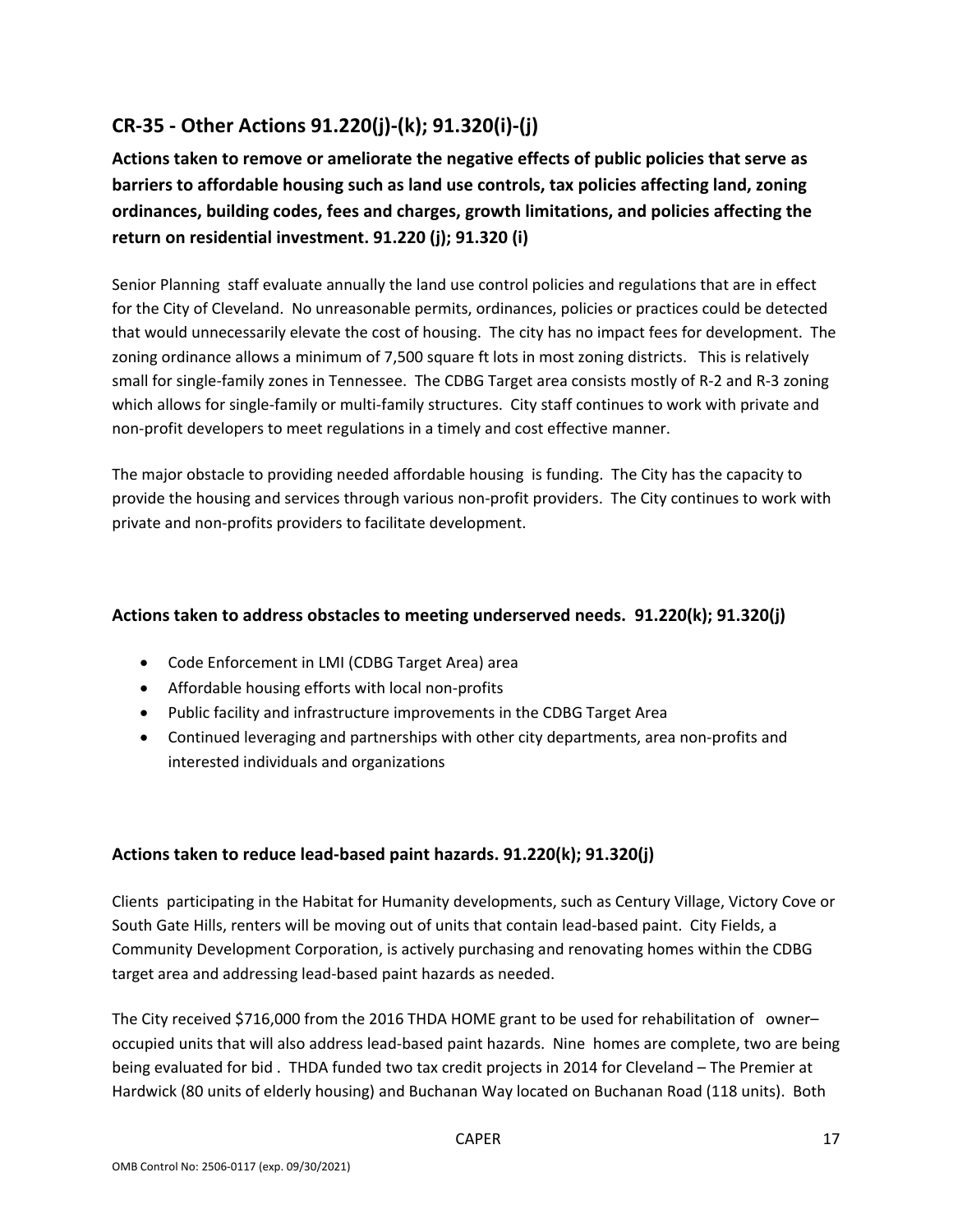developments are now complete and occupied allowing additional opportunities for safe and affordable housing units. The City will continue its partnership with the Tennessee Department of Health and other agencies to increase public awareness of environmental and health issues associated with households particularly with children. Code enforcement officers also provide public awareness of lead‐ based paint hazards.

### **Actions taken to reduce the number of poverty‐level families. 91.220(k); 91.320(j)**

Cleveland realizes that there are many factors related to poverty and remains committed to partnerships and continues to support local non‐profits and service organizations and private organizations on development of affordable housing, rental assistance, homeless prevention, health services, and transportation.

The City continues to works with the Cleveland Housing Authority, local, state and other agencies that aid families at the poverty level. Emergency Solutions Grant funds provided by THDA help support homeless services.

The City's Code Enforcement program works toward improving the living environment for all citizens of Cleveland. Recipients of housing assistance provided by Habitat for Humanity and the City of Cleveland are counseled regarding proper maintenance procedures to preserve housing stock.

Local and regional efforts to increase job opportunities in the area and leveraging of resources in the CDBG target area are ongoing.

Collaboration and partnerships with various non‐profit agencies and city departments continues. The City works closely with City Fields, a Community Development Corporation, that seeks to revitalize neighborhoods within the CDBG area.

### **Actions taken to develop institutional structure. 91.220(k); 91.320(j)**

Collaboration between the City of Cleveland and non-profit providers such as Habitat for Humanity, City Fields and United Way continues to strengthen. The 15 year plus partnership with Habitat for Humanity has been very successful in the efforts of moving families toward home owenrship.

City of Cleveland continues to partner with the Chamber of Commerce Cleveland State, and Lee University Students , administrators and faculty whenever possible.

#### **Actions taken to enhance coordination between public and private housing and social service**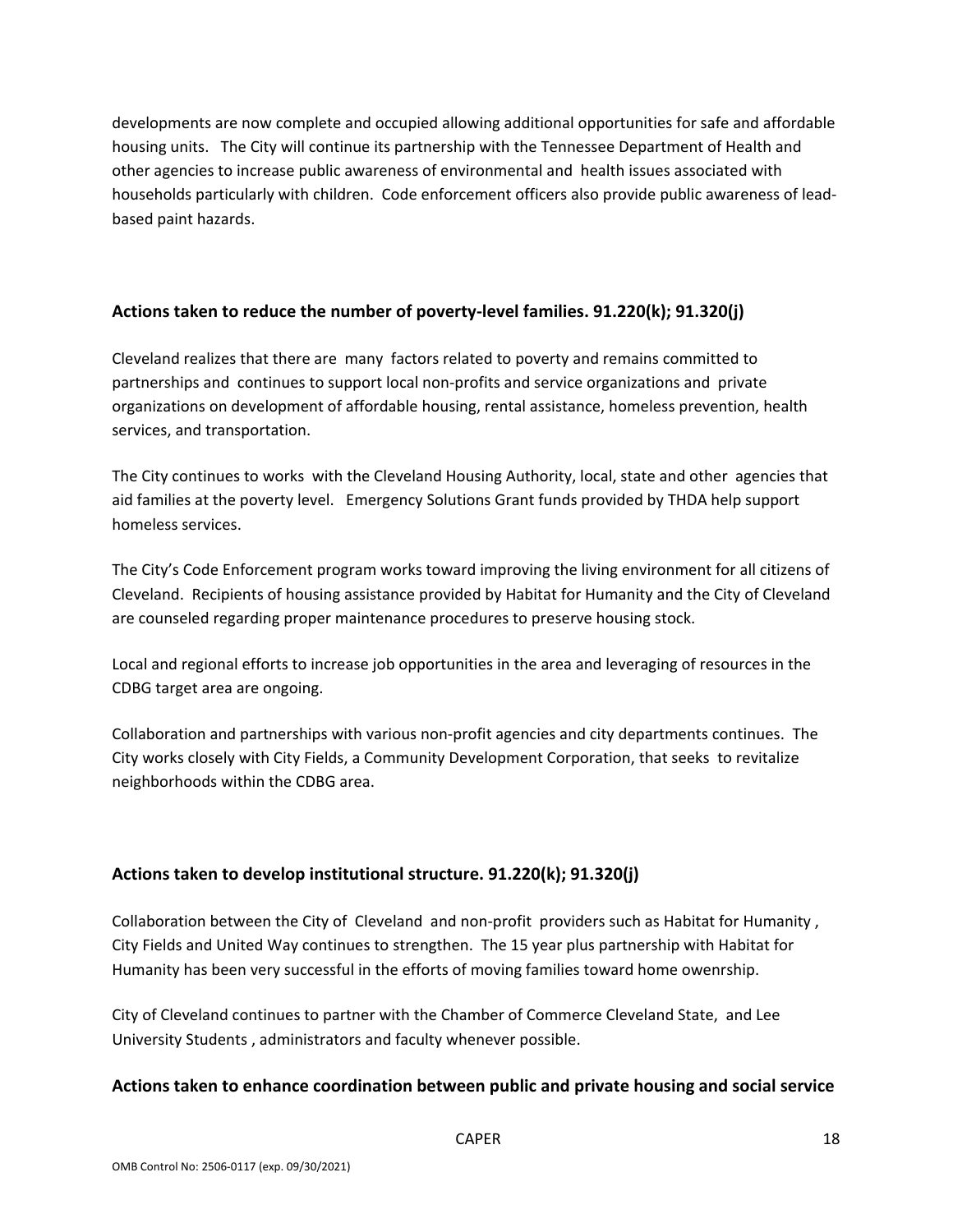#### **agencies. 91.220(k); 91.320(j)**

The City actively supports area public and private housing and social service agencies that provide assistance to our residents. Cleveland and Bradley County are fortunate to have many agencies which are instrumental in meeting the various needs of our lower income residents. The City works directly with Habitat for Humanity, City Fields, Cleveland Housing Authority, Cleveland Emergency Shelter, Bradley Co. Health Department, United Way , Caring Place and others. One example is: City Field's mission is to be a catalyst for change in Cleveland's most overlooked neighborhoods and vision is to see overlooked communities in Cleveland be transformed through economic, physical, social and spiritual revitalization. Recognizing that deeply rooted problems of impoverished neighborhoods require interconnected solutions, City Fields seeks to catalyze change within five "fields" of work, which include the following: 1) physical revitalization, 2) neighborhood safety, 3) economic development, 4) social revitalization, and 5) leadership development. Poverty, disparity, decades of disempowerment and economic disinvestment are what City Fields is addressing in Blythe Oldfield ‐ Cleveland's most overlooked and impoverished part of town. In the past 5 years , City Fields has secured \$7+ millions of investments into the community. This investment has significantly helped residents in the target area, as well as local businesses, partner organizations, and the physical beauty of our region's most struggling neighborhood. To achieve this goal, City Fields has partnered with the CDBG office to assist with down payment assistance and aquistion of properties. Many of the residents in the target area are renters and many have participated in home ownership classes in partnership with the University of Tennessee Extension Office. One of the roadblocks that many residents encounter is obtaining ample funds for down payment costs. In order to help qualified individuals to become home owners, CDBG funds up to \$6,000 per household are being made available for those who meet the income qualifications.

City Fields received a grant in 2018 from the Lyndhurst foundation of \$75K to hire a renowned urban planning profession‐ Mike Watkins. He led a series of meetings over a period of a week. There were 15 group meetings and 3 meetings open to the general public. Input was received from over 300 individuals. This resulted in a robust master plan for the Blythe Oldfield neighborhood. Implementation began in January 2019. The first project will create a safe path to school along the corridor from 9th street SE to 20th street SE. The elementary school that serves our neighborhood is on 20th street SE, but there is no safe and walkable path to reach the school. A five‐feet sidewalk that will connect the neighborhood to the school. This path consist of new sidewalks, beautification of a retention pond, path around the retention pond, shade trees, lighting , and amenities. The City of Cleveland received \$450,000 Diabetes Grant from the State of Tennessee Department of Health to assit with the cost. The project is 40% complete.

## **Identify actions taken to overcome the effects of any impediments identified in the jurisdictions analysis of impediments to fair housing choice. 91.520(a)**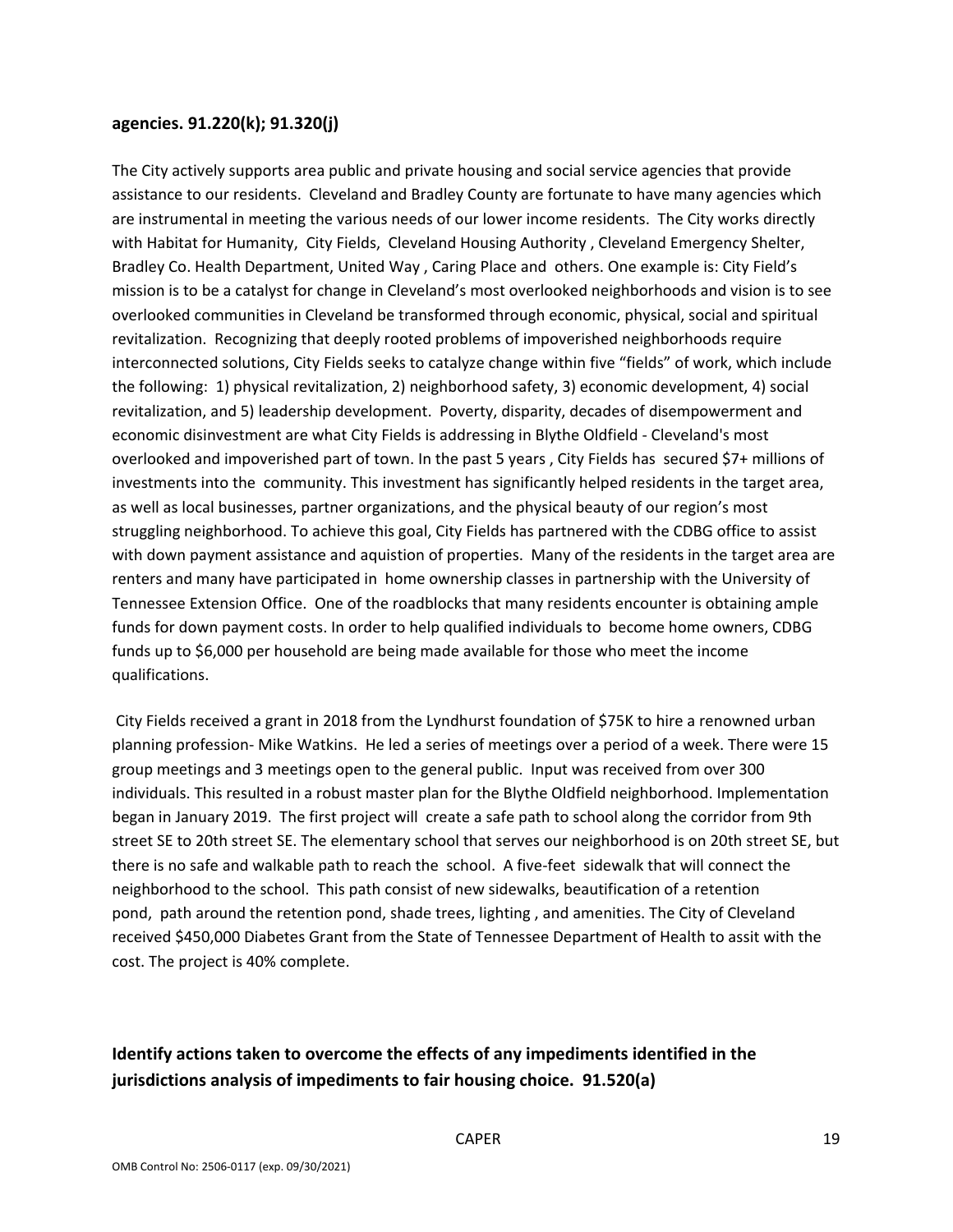Cleveland's 2019 Analysis of Impediments to Fair Housing Choice are: 1) Lack of public awareness of fair housing laws; 2) Southside of Cleveland is currently concentrated with low-income households and affordable housing developments; 3) Limited English proficiency is lacking with City's website and systems for disseminating information; 4) Lack of community and neighborhood organization groups; 5) Lack of landlord/tenant coordination and information. The following actions have been undertaken this year: Community outreach efforts to increase awareness of Fair Housing Laws include: City's website hosts a Fair Housing section that includes the Analysis of Impediments to Fair Housing Choice, the Fair Housing Law, Affirmatively Further Fair Housing and Housing Discrimination in English ; Habitat for Humanity, City Fields and the Cleveland Emergency Shelter, partners of the City, provide "Fair Housing brochures to participants. Fair Housing and Equal Opportunity Information Booklet was sent to 80 plus landlords that accepts Secton 8 Vouchers. "Fair Housing For All Posters" were mailed to 40 plus service providers in Cleveland and Bradley County. For public meetings and citizen input opportunities, the following measures are taken: Notice of meetings in local newspaper, and city website in English and Spanish. Special accommodations offered by legal notice (physical, non-english speaking, hearing impaired). Notification for citizen input was sent to 40 plus agencies and non-profit organizations and interested parties , inviting the agency/organization and requesting the information be made available to their clients which has the ability to reach a great cross-section of the population. Spanish interpreter available to attend meetings on short notice if needed.

Cleveland encourages and support efforts to increase the supply of affordable housing through infrastructure improvements in low and moderate income neighborhoods. Cleveland is working with City Fields, a Community Development Corporation representing over 300 properties located in the Blythe Avenue, to facilitate improvements in the area and home ownership opportunities. A neighborhood association has evolved from the efforts of Impact Cleveland and the City is actively working with the neighborhood on empowerment and leadership, code enforcement, park improvements, and other issues. Also, the City provided Fair Housing brochures to recipients of a TVA Extreme Energy Makeover Grant within the target area. AFFH brochures are distributed to all participants in the program.

The CDBG office typically conducts fair housing activities while participating in a Health Fair sponsored by Bradley Cleveland Community Services Agency and the Bradley County Department at the Senior Center. The first was scheduled in October of 2019 and was reschueled for Spring 2020. Due to COVID ‐19, the Spring Fair was canceled. The CDBG office will continue to particapte when fairs are scheduled in the future.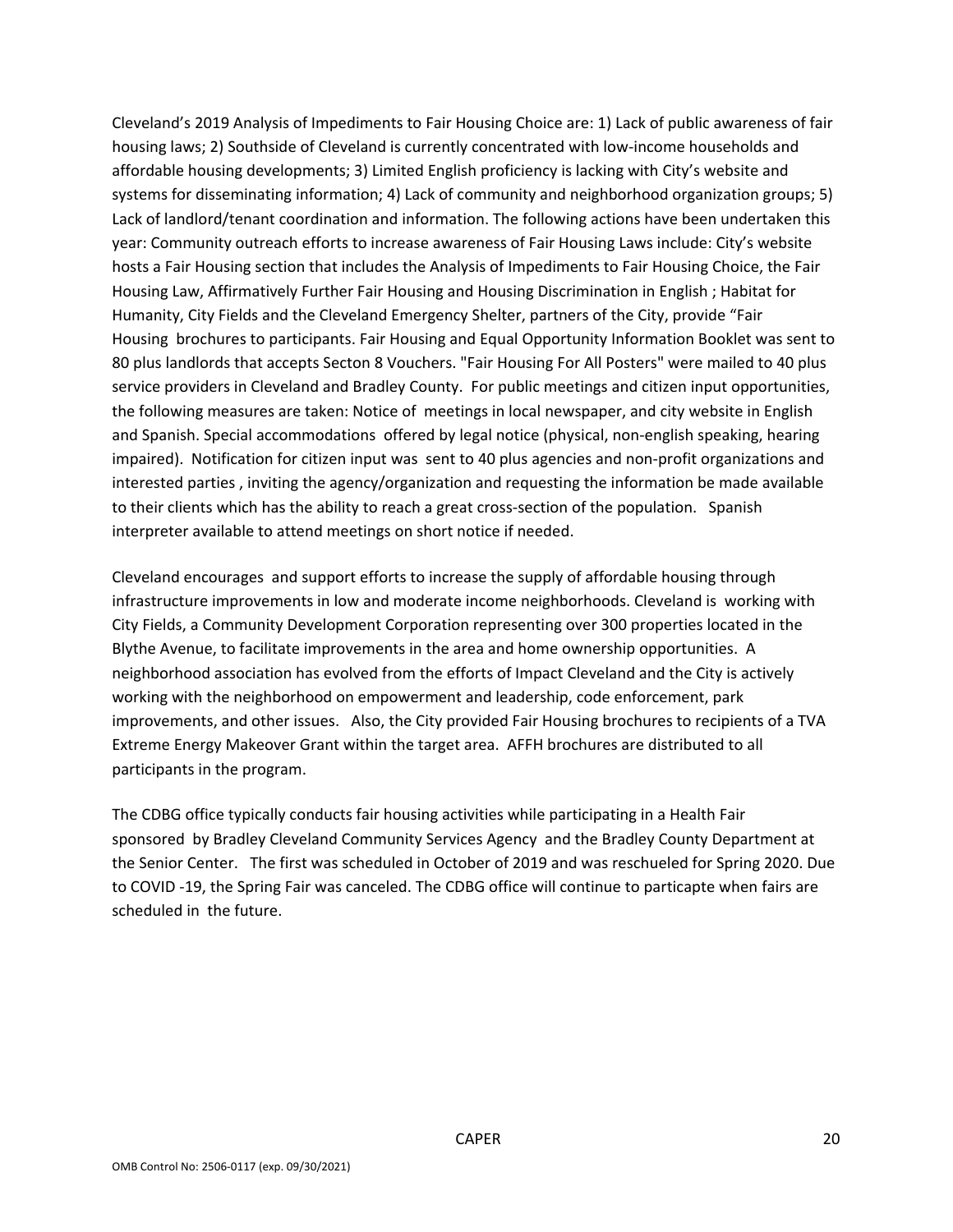# **CR‐40 ‐ Monitoring 91.220 and 91.230**

**Describe the standards and procedures used to monitor activities carried out in furtherance of the plan and used to ensure long‐term compliance with requirements of the programs involved, including minority business outreach and the comprehensive planning requirements**

The Redevelopment Coordinator under the Administration Department of the City of Cleveland will be responsible for monitoring the progress of strategies, priorities, and objectives outlined in the Consolidated Plan. The Redevelopment Coordinator is responsible for administering the CDBG program as well as monitoring of the proposed projects in the Plan. All activities will be reviewed annually to assure that they are implemented in accordance with applicable laws, ordinances and program regulations.

The City's CDBG fund accounts are formally audited separately by an independent auditing firm as part of the annual audit performed for the City of Cleveland.

Program monitoring includes: Five year Consolidated Plan completion, Annual Action Plan completion, citizen participation compliance, Consolidated Annual Performance Evaluation Review, Federal expenditure timeliness, quarterly Federal Cash transaction reports, Semi‐Annual Labor Report, annual Minority Business Enterprise Report, annual Section 3 Compliance report, fair housing compliance, federal Integrated Disbursement and Information System compliance, Title VI compliance, CDBG certification, and any other requested by HUD.

Project monitoring requires: Environmental review, financial reporting, Davis‐Bacon Wage rate compliance, federal and local regulatory compliance, EO/fair housing regulations compliance, HUD national objective compliance, HUD performance measurement framework, contractor review/compliance, sub‐grantee monitoring, eligibility requirement monitoring, LMI and federal regulation compliance.

Annual Reports: Consolidated Plan (every five years), Consolidated Annual Performance Evaluation Report (CAPER), Annual Action Plan (AP), Amendments, and Title VI.

Semi Annual Reports: Section 3, HUD Davis Bacon Labor report, Minority Business Enterprise report. Quarterly: Federal Cash Transaction Report.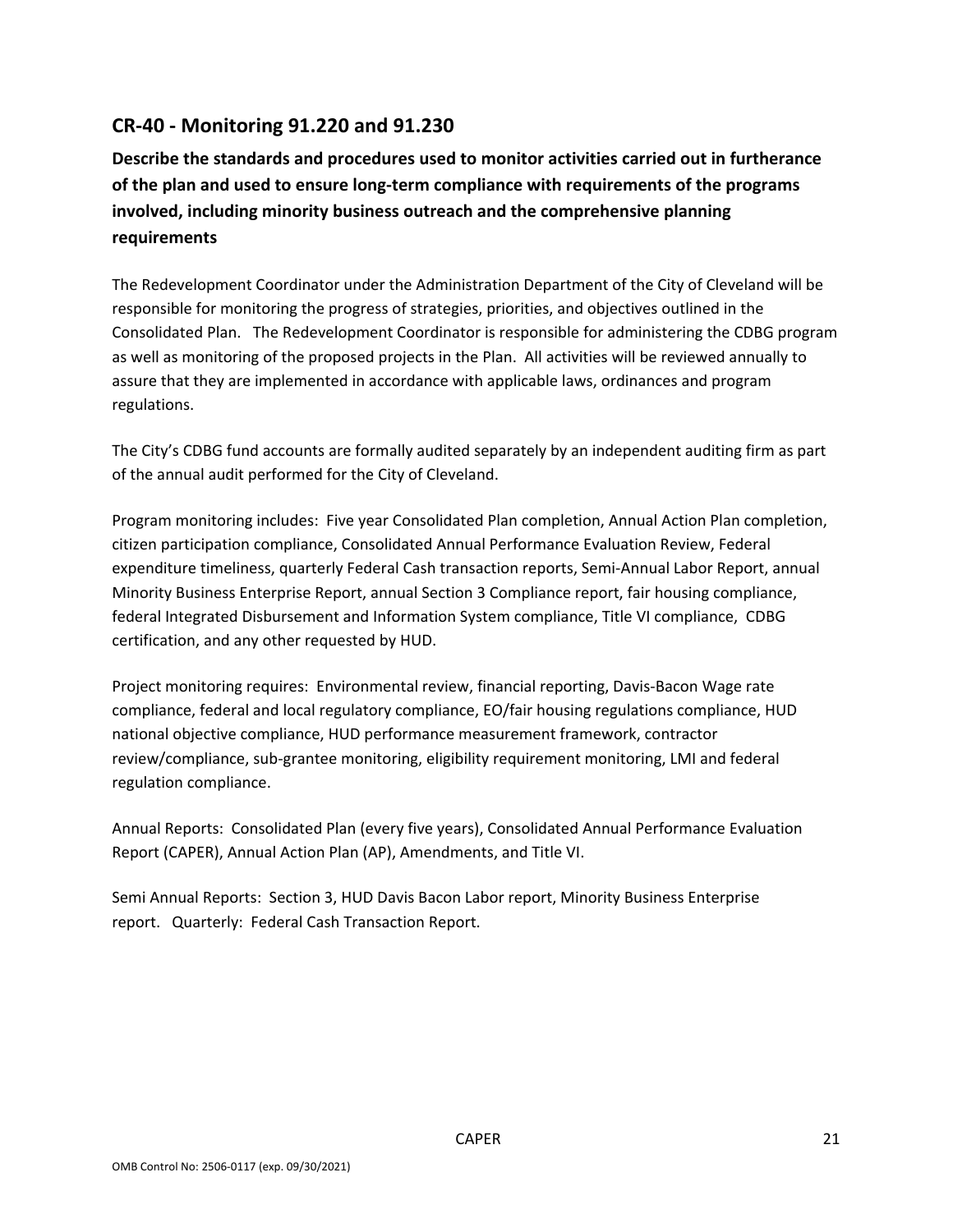### **Citizen Participation Plan 91.105(d); 91.115(d)**

## **Describe the efforts to provide citizens with reasonable notice and an opportunity to comment on performance reports**.

 A public hearing notice was placed in the Cleveland Daily Banner on November 25, 2020 initiating a 15‐ day public comment period for the 2019 CAPER. the public hearing was held on December 14, 2020 as part of the City Council meeting and those attending also had opportunity to comment. The *draft* CAPER was made available during the comment period at the Development and Engineering Services Office located at 185 2nd Street, NE. The 2019‐2020 accomplishments were reviewed by Council. There were no comments during the 15 day comment period.

Copies of public hearing notice and the minutes are included as Attachment 4.

# **CR‐45 ‐ CDBG 91.520(c)**

# **Specify the nature of, and reasons for, any changes in the jurisdiction's program objectives and indications of how the jurisdiction would change its programs as a result of its experiences.**

The City adhered to the program objectives outlined in the 2019 Action Plan. As part of the citizen participation and planning process for the 2019 Action Plan, the need for public facility improvements and affordable housing continued to be discussed during the citizen participation process.

## **Does this Jurisdiction have any open Brownfields Economic Development Initiative (BEDI) grants?**

No

**[BEDI grantees] Describe accomplishments and program outcomes during the last year.**